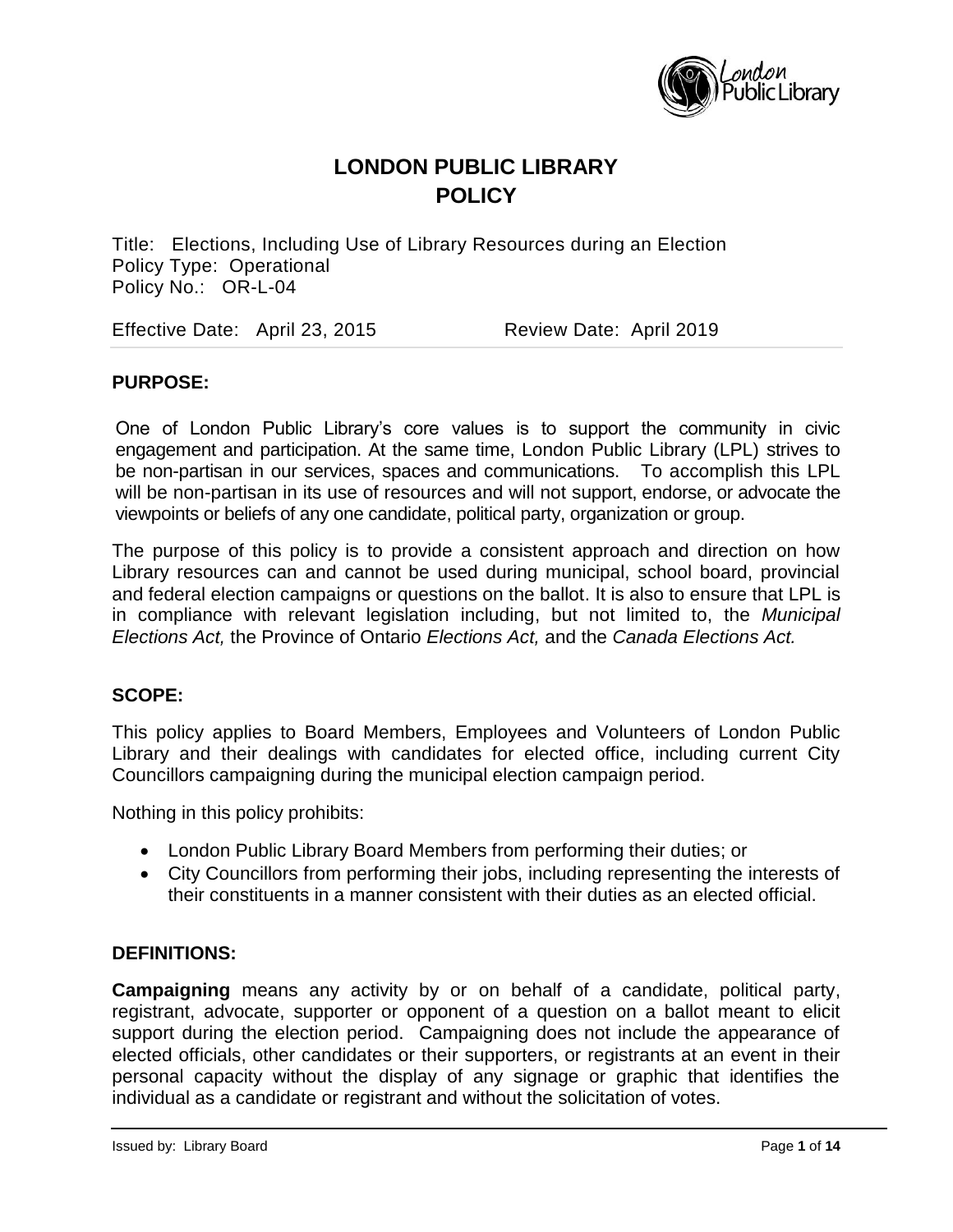

Title: Elections, Including Use of Library Resources during an Election Policy Type: Operational Policy No.: OR-L-04

Effective Date: April 23, 2015 Review Date: April 2019

**Campaign Materials** means any materials used to solicit votes for a candidate(s) or question in an election, including but not limited to literature, banners, posters, pictures, buttons, clothing, or other paraphernalia. Campaign materials include materials in all media, e.g., print, displays, electronic radio or television, and online, including websites or social media.

**Candidate** means any person who has filed and not withdrawn a nomination for an elected office at the municipal, school board, provincial or federal level in an election or by-election.

**Contribution**, as defined in the *Municipal Elections Act, 1996*, as amended means "money, goods and services given to and accepted by or on behalf of a person for his or her election campaign".

**Elected Office** means an elected position of authority to exercise a public function and to receive whatever compensation may belong to it.

**Elected Official** means an individual elected to the House of Commons, the Legislative Assembly of Ontario, London City Council or a School Board.

**Election** means an election or by-election at the municipal, school board, provincial and federal level of government, or the submission of a question to the electors.

**Election Period** means the official period of an election:

- For a municipal election, the election period means the period starting on the day an election is called and ending on election day;
- For a provincial or federal election, the election period commences the day the writ for the election is issued and ends on voting day;
- For a question on the ballot, the period commences the day City Council passes a by-law to put a question to the electorate, and ends on voting day; and
- For a by-election, the period commences when the by-election is called and ends on voting day.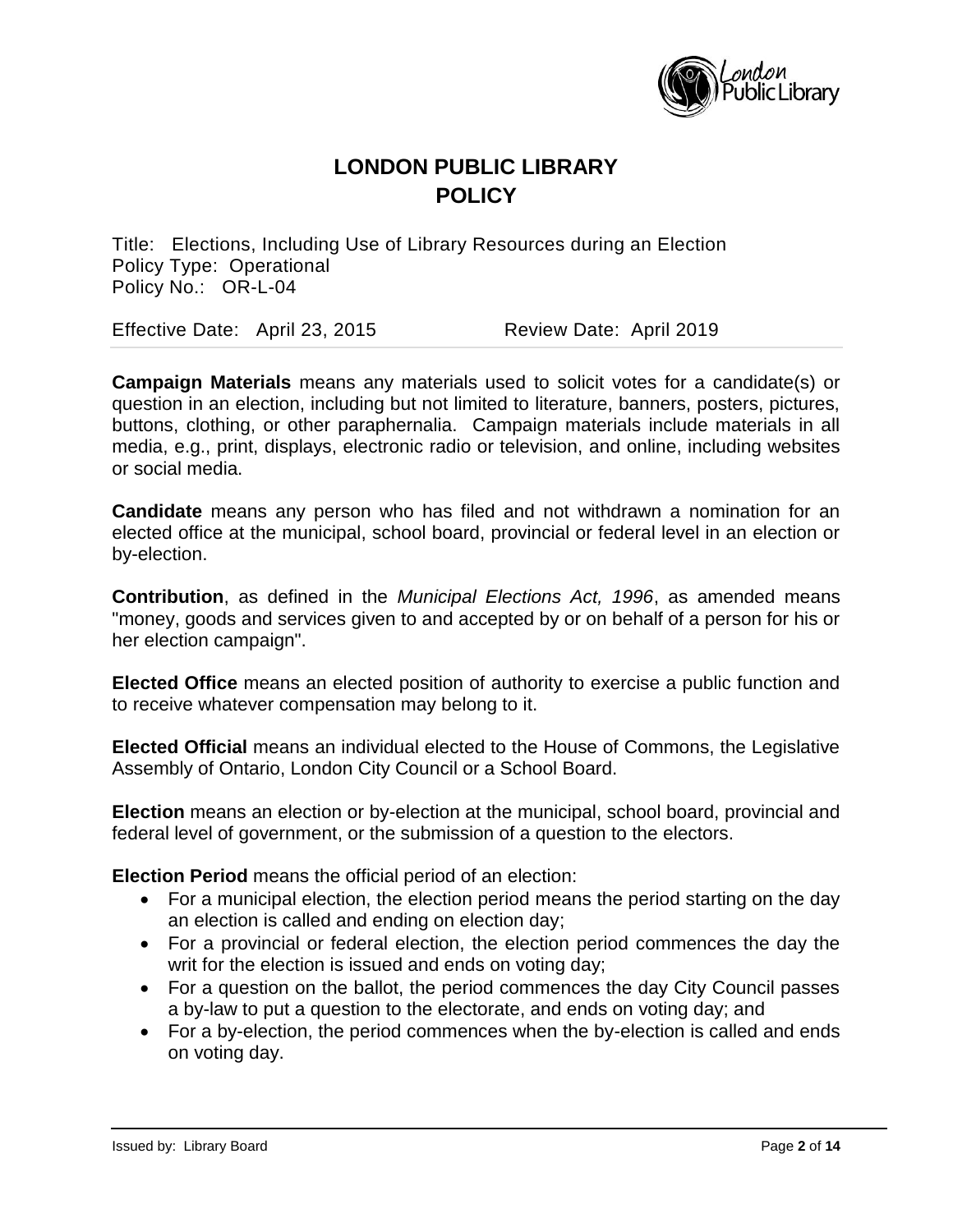

Title: Elections, Including Use of Library Resources during an Election Policy Type: Operational Policy No.: OR-L-04

Effective Date: April 23, 2015 Review Date: April 2019

**Glad-handing** means attending a Library event as a private individual, and interacting with other event attendees without displaying signage or disseminating material that identifies the individual as a candidate and without encouraging votes for a candidate, a political party or a position on a question on a ballot.

**Library Resources** include but are not limited to Library Employees and Volunteers, events, programs and services (including online services such as online and social media channels), facilities, equipment and supplies, funds, information, intellectual property and infrastructure. These are further defined as follows:

- **Employee** means a person who is employed by the Library and includes all Employees, including Page and Casual staff.
- **Volunteer** means a person who voluntarily extends his or her services to actively support the Library, and who does so without remuneration. While Library Board Members volunteer their time and do not receive remuneration, for the purposes of this policy they will be referred to as Board Members as they have roles and responsibilities that are different from those of other volunteers.
- **Library Events** means events funded or organized by LPL including events that may be jointly organized with community organizations and/or with external sponsors. Library events include, but are not limited to: community meetings and consultations, cultural celebrations, and special events. Events organized by agencies and corporations are not considered Library events for the purpose of this policy.
- **Library Facilities** means any facility that is owned or leased by the LPL and that is directly managed and operated by the Library. Library facilities do not include public right-of-ways such as sidewalks, roads, boulevards and laneways.
- **Library Funds** means funding support received through the City's annual operating or capital budgets and the Province of Ontario Operating Grant for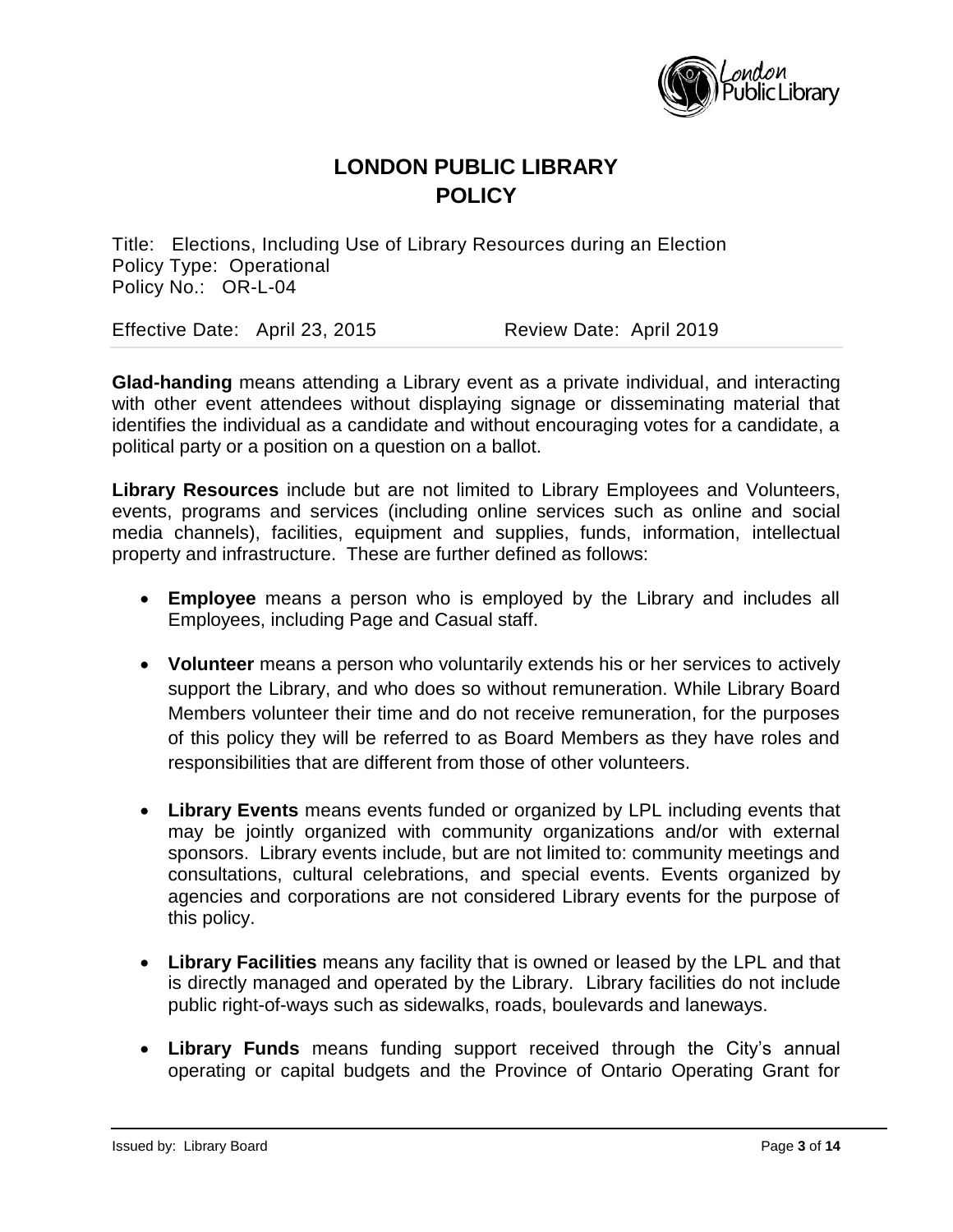

Title: Elections, Including Use of Library Resources during an Election Policy Type: Operational Policy No.: OR-L-04

Effective Date: April 23, 2015 Review Date: April 2019

Libraries, and includes but is not limited to funds provided directly to Library programs and services, Board Member expense payments and staffing budgets.

- **Library Information** means any information in the custody or control of the Library, including databases that may be the repository of names, contact information, or other identifiers compiled and used by Library Employees to conduct Library business.
- **Library Intellectual Property** includes all content for which the Library holds intellectual rights, e.g. copyright, and includes, for example, the Library logo, videos or photographs produced by the Library, web sites or domain names, etc.
- **Library Infrastructure** means any physical or technology systems that support the operation of Library programs and services, including but not limited to the Library's fleet vehicles, computer network, telecommunications, e.g. VOIP system, and e-mail system, wireless equipment, computer hardware, software and peripherals, internet and intranet. Library infrastructure excludes public right-of-way, including sidewalks, roads, laneways and boulevards.

**Media Event** means an event such as a press conference or photo opportunity to which the media is invited and the purpose of which is to promote a candidate, a political party or a position on a question on a ballot. Features of a Media Event can include but are not limited to, the issuing of a media advisory, stating date, time and location of briefing/press conference, use of backdrops, podiums or public address systems, the distribution of media releases and/or media kits, and/or the display of signage and/or other materials to promote a candidate or a position on a question on a ballot.

**Media Scrum** means an unplanned encounter between a candidate, a registrant, their staff and/or member(s) of the media.

**Member of Council** means the Mayor and all City Councillors.

**Non-partisan** is defined as not favoring or promoting or opposing any political party, platform or candidate for public office.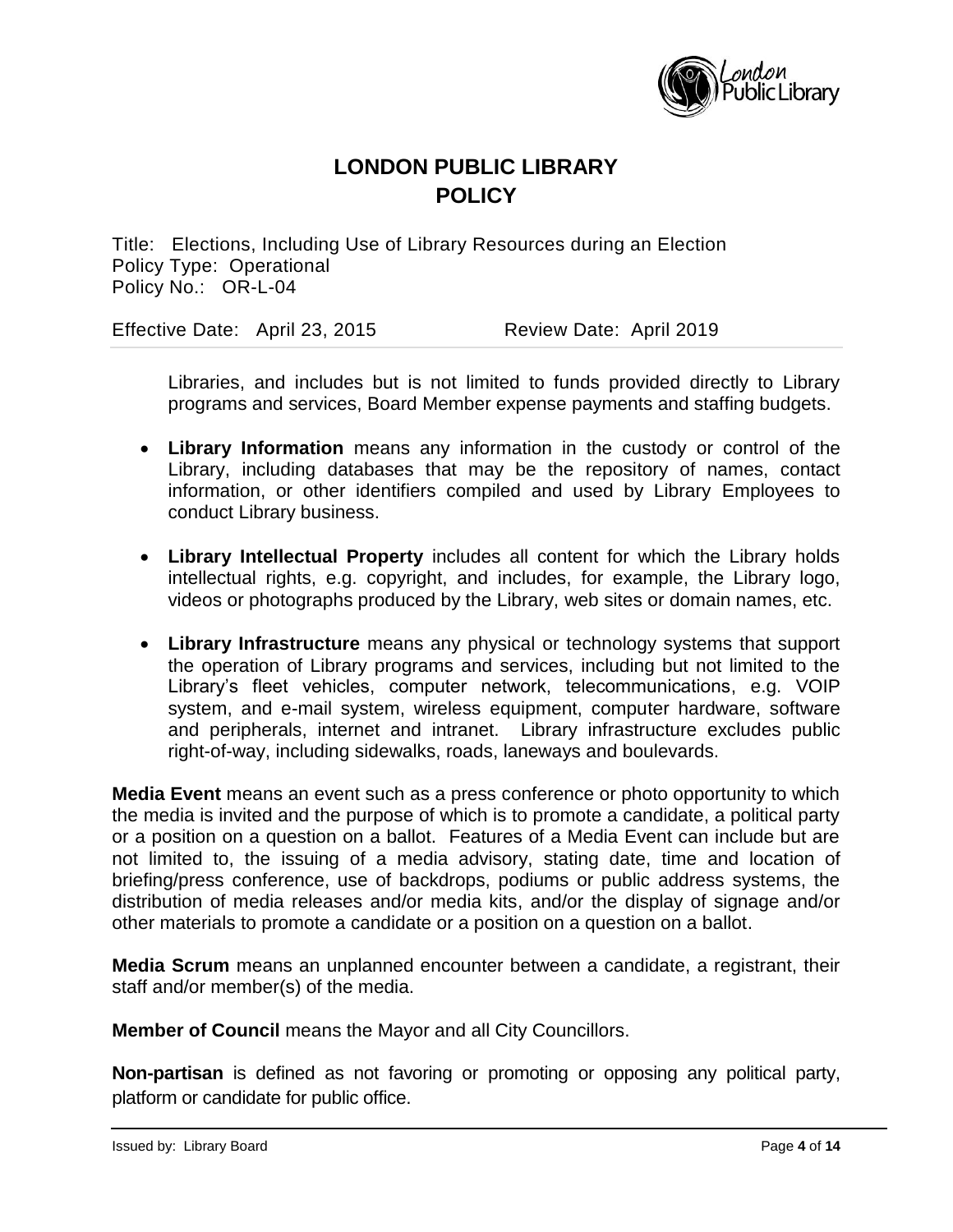

Title: Elections, Including Use of Library Resources during an Election Policy Type: Operational Policy No.: OR-L-04

Effective Date: April 23, 2015 Review Date: April 2019

**Political Parties** for provincial and federal elections are those registered with the Ontario *Election Finances Act* or in the registry of parties referred to in section 374 of the *Canada Elections Act*. Political parties for municipal, school board or question on a ballot means any organization(s) whose fundamental purposes is to participate in public affairs by endorsing one or more of its members as candidates and supporting their election, or to promote the acceptance of a certain position on a question on a ballot.

**Question on a Ballot** means any question or by-law submitted to the electors by Council, a School Board, an elected local board, or the Minister of Municipal Affairs and Housing under the *Municipal Elections Act, 1996.*

**Registrant** means an individual, corporation or trade union described in paragraphs 1 to 3 of subsection 70(3) who has registered with the City Clerk regarding a question on a ballot under the *Municipal Elections Act, 1996*.

**Social Media** means online technologies and practices used to share opinions, insights, experiences, and perspectives through words, pictures, music, videos and audio. Social media can take many different forms, including but not limited to internet forums, web logs (blogs), social blogs, messaging, commenting, social posts, polls, wikis, podcasts, pictures, video, music sharing, rating and bookmarking.

**Supporter** means a supporter of a "yes" or "no" response to a question on a ballot but not incurring expenses like a registrant.

**Voting Day** means the day on which the final vote is to be taken in an election.

### **POLICY STATEMENT:**

London Public Library supports the principle of intellectual freedom, which is the free exchange of information and ideas in a democratic society. LPL provides welcoming, neutral, safe and accessible environments inviting people to meet and interact with others and participate in public discourse.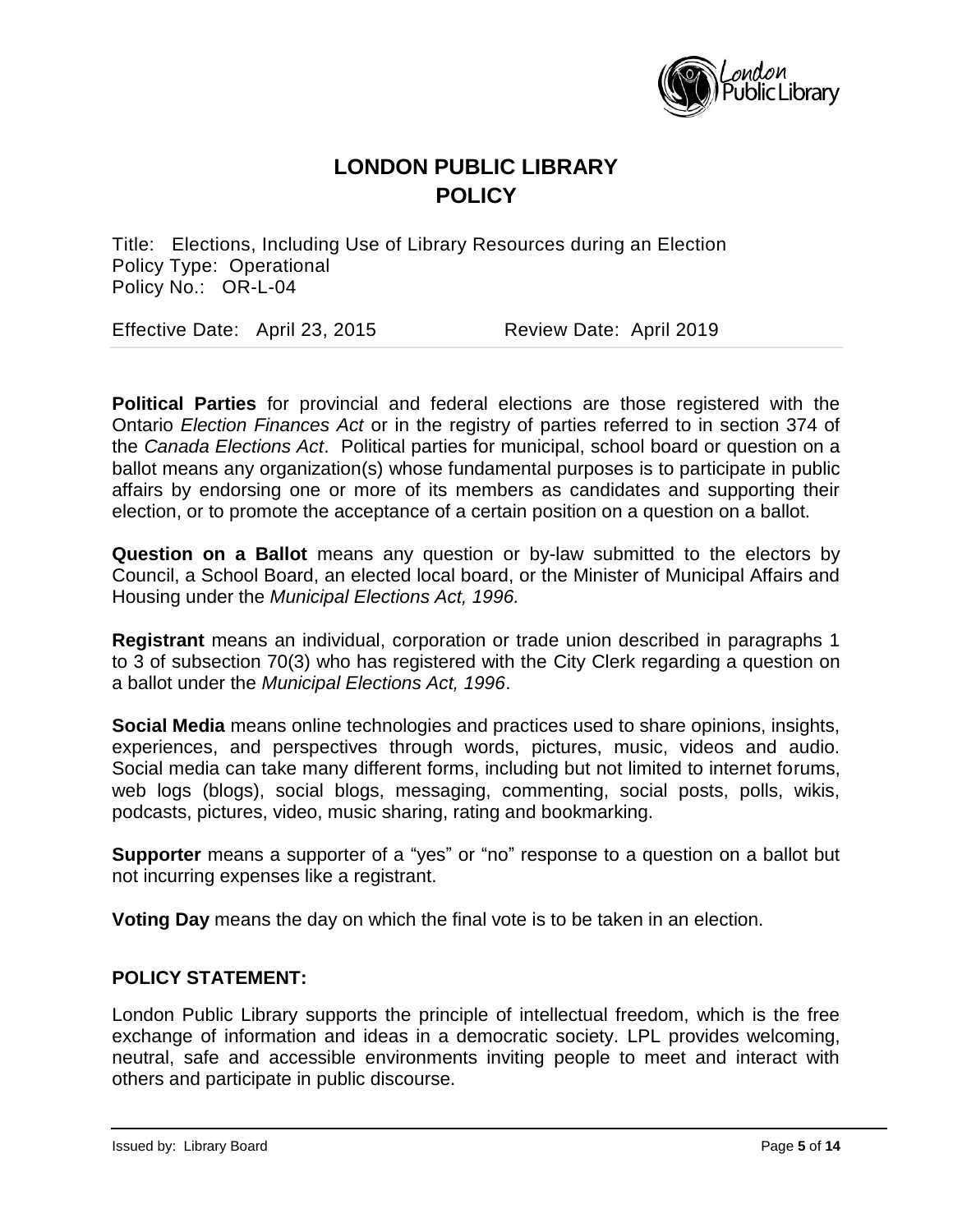

Title: Elections, Including Use of Library Resources during an Election Policy Type: Operational Policy No.: OR-L-04

Effective Date: April 23, 2015 Review Date: April 2019

One of the greatest rights any free people can have is the right to vote. This right is at the core of our democracy. Thus, the Library will support the democratic process. The public and community can build their knowledge and be empowered through attendance at all-candidates meetings held at the Library. As required, LPL locations will also serve as voting locations, i.e. polling places.

The Library will encourage and support discussion on civic and social issues in a manner that is neutral, fair and equitable to all those seeking elected office.

The Library will balance the need for freedom of expression and assembly of all candidates and its legal responsibility not to provide an unfair advantage to any one candidate.

During election campaigns, the London Public Library will maintain a neutral environment in which the Library will not make a contribution (including money, goods and services) or use Library resources to promote a political party, platform or one candidate over another.

### **A. Activities Allowable during an Election**

- 1) All-candidate meetings can be held at Library facilities provided that all candidates for an office are invited to attend such meetings and the meetings are open to all members of the public. This clause is subject to availability of space and all applicable City of London by-laws and Library policies, including those for additional costs such as after-hours security. It is the responsibility of the organizer(s) to ensure that all election candidates have been invited to participate in the event. LPL will provide space at market value in accordance with Library monetary and rental policies.
- 2) Due to limited availability of space and the priority given to all candidates meetings, LPL will not rent space to a candidate, political party, registrant or supporter of a question on a ballot for use as part of the election process and/or a specific campaign.
- 3) A candidate, political party, registrant or supporter of a question on a ballot during an election is permitted to distribute campaign materials on public right-of-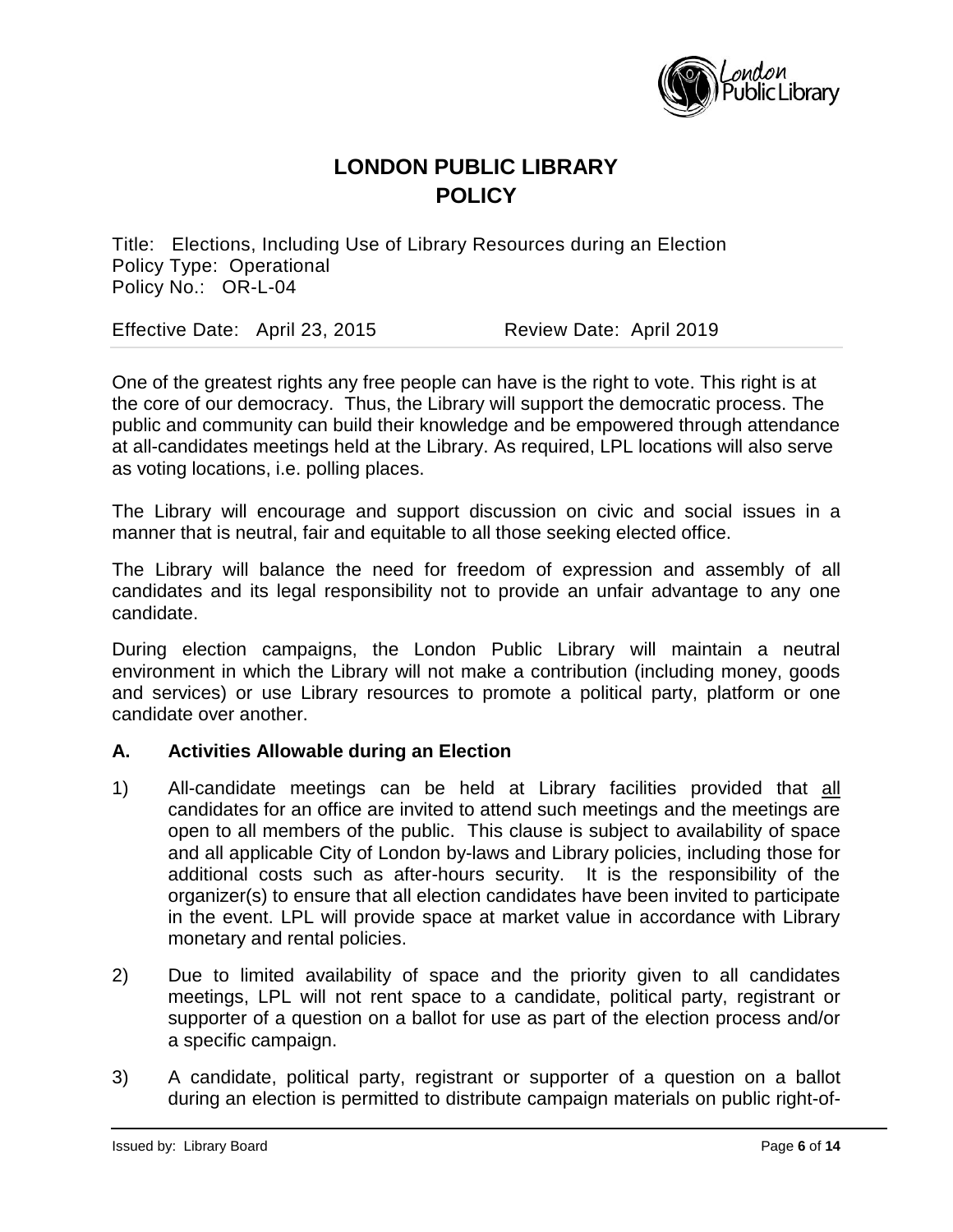

Title: Elections, Including Use of Library Resources during an Election Policy Type: Operational Policy No.: OR-L-04

Effective Date: April 23, 2015 Review Date: April 2019

way sidewalks and thoroughfares at public libraries only as permitted by City of London policies and by-laws. They cannot distribute such materials on Library property or in Library buildings or through outreach services such as Visiting Library Services and the Libro Library Roadshow.

- 4) Informal media scrums are permitted in public or common areas at Library facilities provided that no apparatus, mechanism or device for the amplification of the human voice or any sound is used and that the activity is not disruptive to regular Library activities in the vicinity. If the media scrum is deemed to be potentially disruptive, Employees may ask the participants to find an alternative location.
- 5) A candidate, political party, registrant or supporter of a question on a ballot during an election is permitted to attend Library events, or events held at Library facilities, in either their capacity as an elected representative or as a private citizen to glad-hand with attendees and visitors, but may not solicit votes for themselves, a political party, registrant or a supporter of a question on a ballot, unless permitted by the *Canada Elections Act*.
- 6) Promoting awareness of, or providing general information on, elections is acceptable, such as teaching members of the public how to become a candidate, as long as no one particular candidate, political party, registrant or supporter of a question on a ballot during an election is promoted or endorsed at the event. Promoting awareness may include activities or events sponsored or not sponsored by the Library, in which all candidates are invited to attend.
- 7) Elected officials are permitted to attend Library-organized events or events held on Library property and act as ceremonial participants in their capacity as elected officials, including speaking at the event and partaking in ceremonial activities. Once the writ is issued for Provincial or Federal elections, MPPs and MPs are no longer elected officials and therefore shall not be invited to attend Library events as such.
- 8) During an election period, Library Board members who are candidates, registrants or supporters of a question on a ballot will be identified by title only in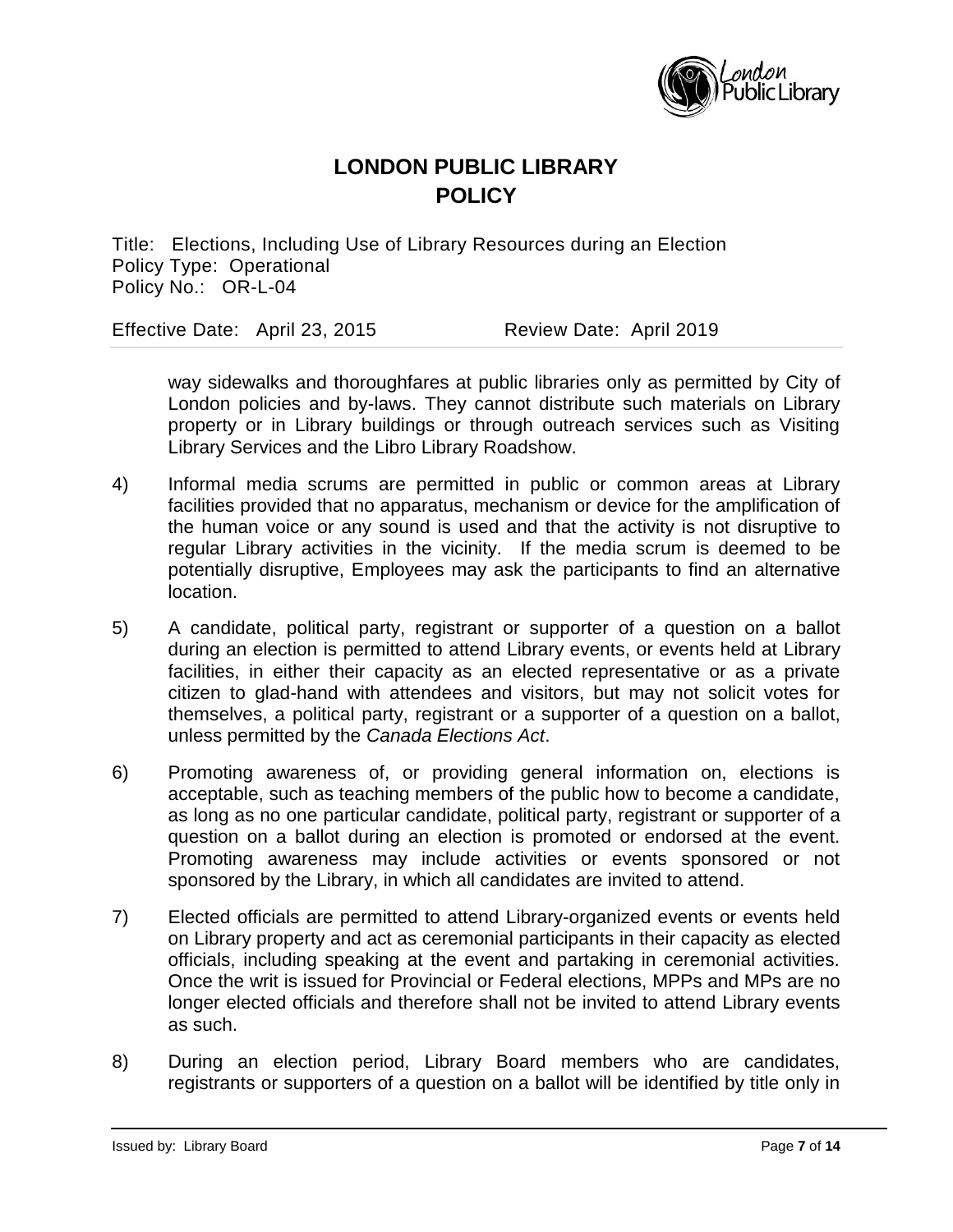

Title: Elections, Including Use of Library Resources during an Election Policy Type: Operational Policy No.: OR-L-04

Effective Date: April 23, 2015 Review Date: April 2019

media releases and Library materials that describe activities in his or her capacity as a Library Board member.

- 9) LPL online information related to Board Members will continue to be accessible by the public.
- 10) Library Board Members, Employees and Volunteers may work on a campaign or support a candidate outside of their work/volunteer hours.
- 11) Information, such the Library's strategic plan or annual report to the community, provided by the Library, Library Board Member or Employee to one candidate, political party, registrant or supporter of a question on a ballot during an election will be provided to all other candidates, political parties, registrants or supporters of a question on a ballot during an election, either through posting of the information on the internet or through other mechanisms. The provision of information to a candidate, political party, registrant or a supporter of a question on a ballot during an election will be coordinated through the Library's Communications Department.
- 13) Requests by a candidate, political party, registrant or supporter of a question on a ballot for personal meetings with the CEO & Chief Librarian, Directors, Managers or other Library Employees, and requests for tours of Library facilities during the election period will be accommodated where resources and time permits. If a meeting or a tour is organized for one candidate, political party, registrant or a supporter of a question on a ballot during an election, the LPL CEO, Directors, Managers or other Library Employees commit to offering a similar meeting or tour for all other candidates, political parties, registrants or supporters of a question on a ballot during an election.

### **B. Polling Places**

- 1) Provision of Polling Places at Branch Library Locations
	- a. Municipal elections: LPL will provide polling places at branch Library locations for the municipal election and shall do so free of charge. When after-hours security services are required, because these services are a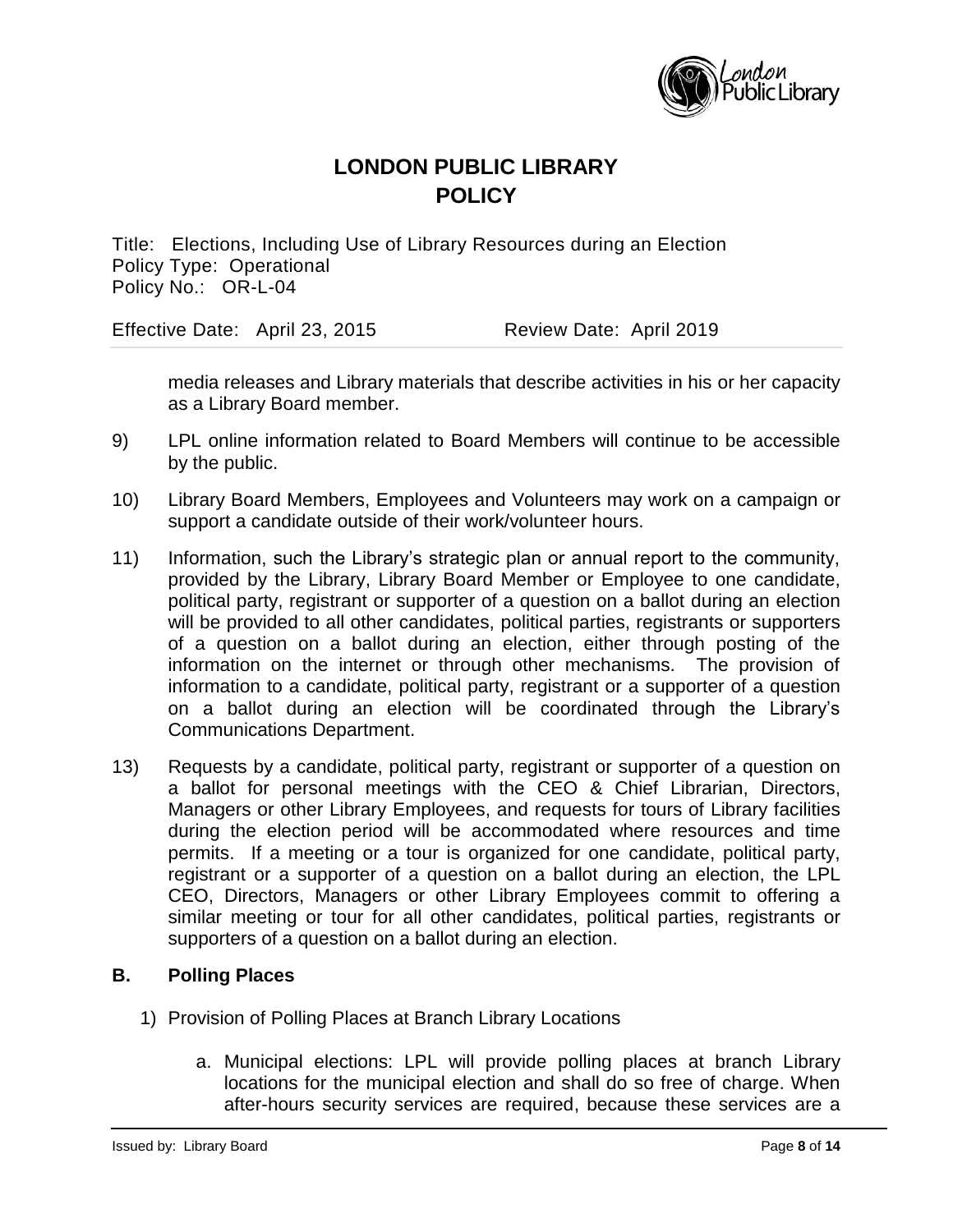

Title: Elections, Including Use of Library Resources during an Election Policy Type: Operational Policy No.: OR-L-04

Effective Date: April 23, 2015 Review Date: April 2019

contracted service for which LPL pays, LPL will seek reimbursement for this cost.

- b. Provincial elections: In accordance with Section 13 (4.3) of the Elections Act of Ontario, LPL will provide polling places at branch Library locations for the provincial election and shall do so free of charge. When after-hours security services are required, because these services are a contracted service for which LPL pays, LPL will seek reimbursement for this cost.
- c. Federal elections: LPL will provide polling places at branch Library locations for the federal election. Elections Canada will pay LPL for the rental and will make direct payment to the contracted security company for after-hours security services.
- 2) Accessible Polling Places

LPL will work with the City Clerk's Office, City of London, Elections Ontario and Elections Canada to ensure that all polling places at Library branches are physically accessible and that there are no physical barriers that prevent people with disabilities from exercising their right to vote.

### **C. Activities Not Allowable during an Election**

- 1) Library resources may not be used to support, endorse or otherwise provide an unfair advantage to any candidate, political party, registrant or a supporter of a question on a ballot during an election.
- 2) Library Employees may not campaign or actively work in support of a municipal, school board, provincial or federal candidate, political party, registrant or a supporter of a question on a ballot during an election during working hours unless they are on a leave of absence without pay, lieu time, or vacation leave. Library Volunteers may not participate in election campaigns during the hours in which they have agreed to provide volunteer service to the Library.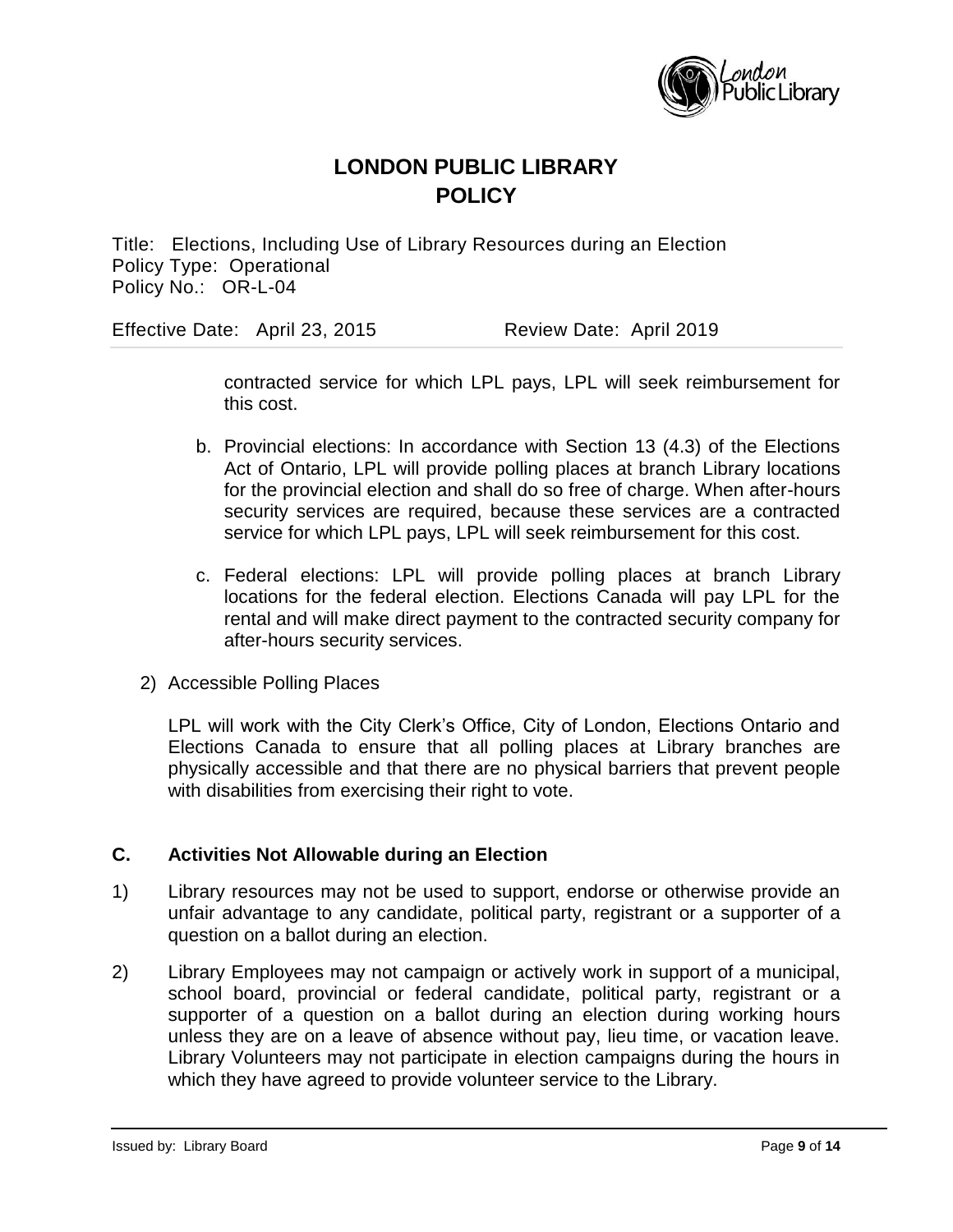

Title: Elections, Including Use of Library Resources during an Election Policy Type: Operational Policy No.: OR-L-04

Effective Date: April 23, 2015 Review Date: April 2019

- 3) A Library Board Member may not use his or her position on the Board to influence Board Members, Employees or Volunteers for the benefit of a specific candidate, political party, registrant or a supporter of a question on a ballot during an election.
- 4) During work/volunteering hours, while on LPL property, in Library vehicles, when representing the Library online and when on Library business, Library Board Members, Employees and Volunteers shall not:
	- Wear anything that promotes a specific issue, candidate or party, e.g., election buttons, campaign t-shirts; or
	- Post, distribute or promote any election candidate or party materials e.g., campaign literature, flyers, signs, etc. in work spaces or online.
- 5) Library facilities and Library infrastructure cannot be used for any election-related purposes by a candidate, political party, registrant or supporter of a question on a ballot during an election, including for the display of any campaign-related signs on the facilities, as well as for any other form of campaigning on the facilities, except:
	- a) As described in Section A of this policy; and
	- b) Where permitted by the *Canada Elections Act*.
- 6) No permits, licenses, leases, or any other agreement for the use of Library facilities, will be issued for the use or promotion of a particular candidate, political party, registrant or a supporter of a question on a ballot during an election.
- 7) Consistent with the LPL Bulletin Board, Flyer and Free Literature Distribution Policy any candidate, political party, registrant or supporter of a question on a ballot during an election shall not distribute any campaign materials in Library facilities or at Library events, except on public right-of ways and thoroughfares as described in A3, as permitted by the *Canada Elections Act* or during allcandidates meetings.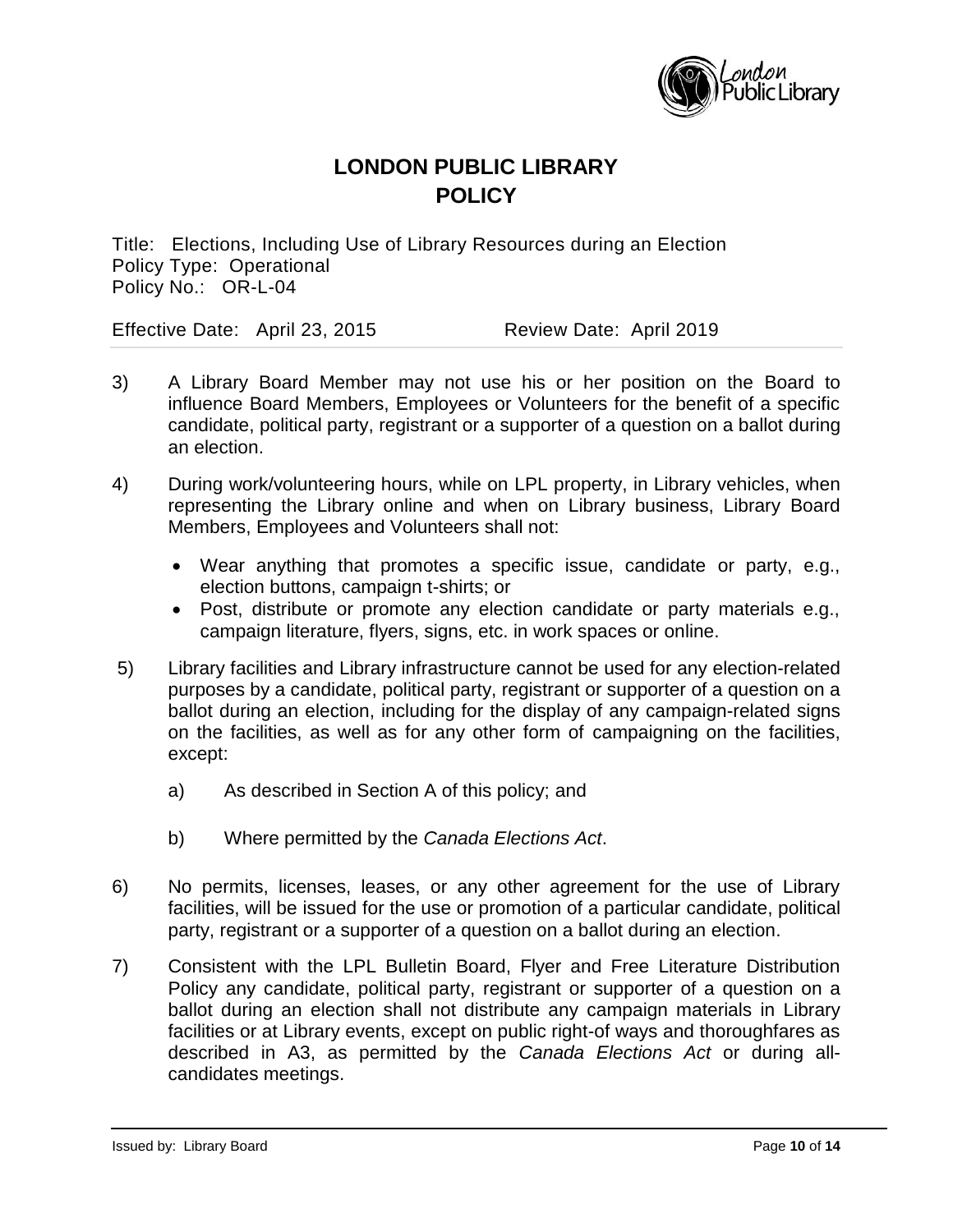

Title: Elections, Including Use of Library Resources during an Election Policy Type: Operational Policy No.: OR-L-04

Effective Date: April 23, 2015 Review Date: April 2019

- 8) Candidates cannot be featured or promoted in association with any Librarysponsored program. Library communications materials, whether for internal or public distribution, will not:
	- a. Profile (name or photograph), make reference to and/or identify any individual as a candidate in any election or a registrant in a question on a ballot; and/or
	- b. Advocate, support or oppose a particular candidate, political party, registrant or question on a ballot during an election**.**

Communications materials include but are not limited to: media releases, media advisories, invitations for special events, promotions for Library-sponsored programs or events, flyers, posters, banners, brochures and newsletters.

- 9) Websites or domain names that are funded by the Library will not include any campaign materials, make reference to and/or identify any individual as a candidate, political party, registrant, advocate, supporter or opponent of a questions on a ballot during an election, or profile any slogan or symbol associated with a candidate, political party, registrant or a supporter of a question on a ballot during an election.
- 10) Official LPL online and social media channels including sites, blogs, and other new media created and managed by Library Employees will not make reference to and/or identify any individual as a candidate, political party, registrant or a supporter of a question on a ballot during an election.
- 11) Photographic or video materials that have been or may be created by Library Employees or with Library resources cannot be used in any campaign materials.
- 12) Photographs of the exteriors of Library buildings may be used in campaign materials to identify the Library as a community asset in the ward or riding. In order to respect the privacy rights of individuals, photos of Library users or Employees may only be included with express permission of the individual(s) and in accordance with the Library's Photography/Videography/Filming Policy. LPL's Manager, Communications can provide more information as required.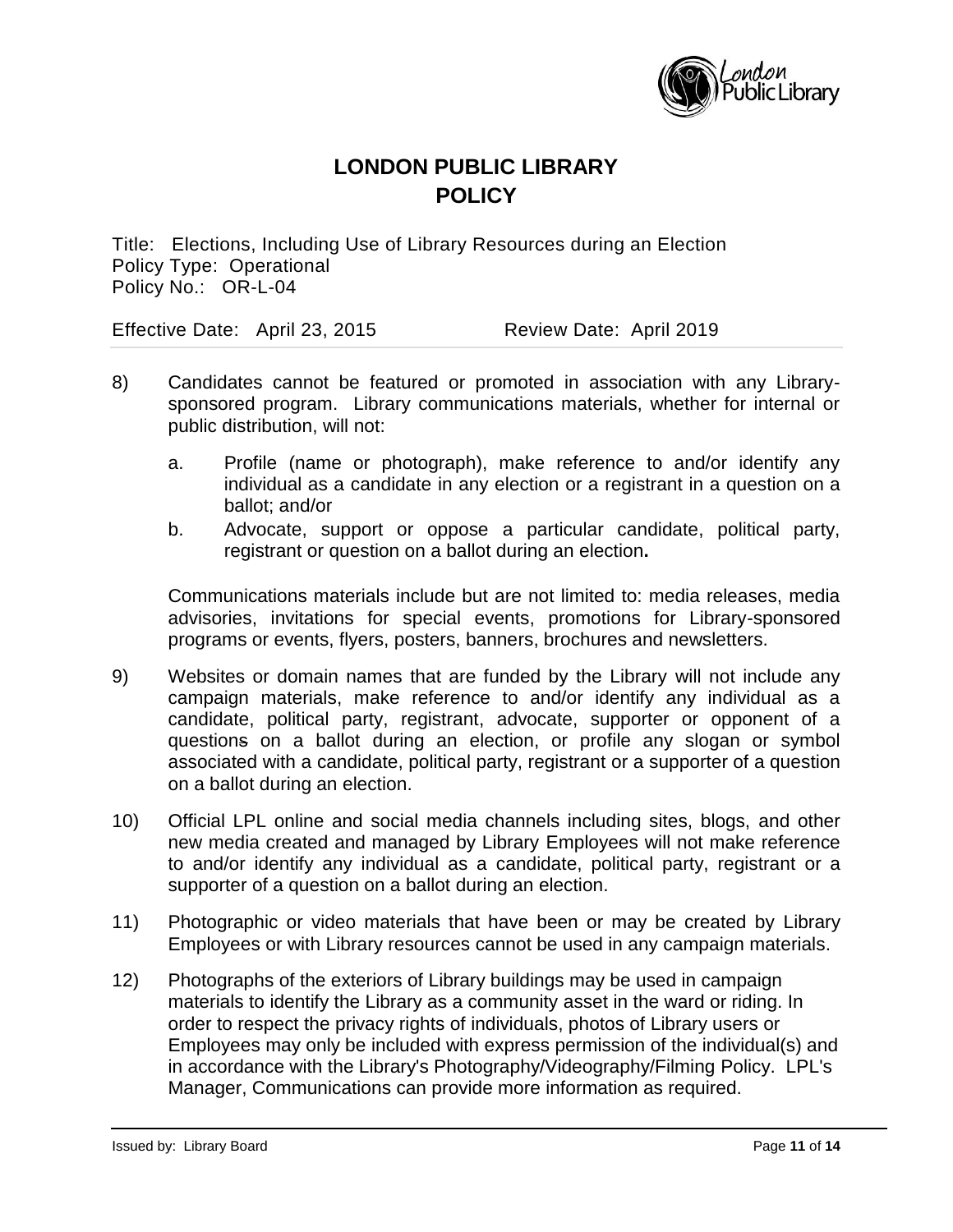

Title: Elections, Including Use of Library Resources during an Election Policy Type: Operational Policy No.: OR-L-04

Effective Date: April 23, 2015 Review Date: April 2019

- 13) The London Public Library logo or marks cannot be used in any campaign materials, including materials promoting events held at rented Library facilities.
- 14) Library databases cannot not be used by any candidate, political party, registrant candidate, advocate, supporter or opponent of a question on a ballot during an election, unless the database has already been released for public use.
- 15) Library infrastructure cannot be used for any election purposes unless permitted by the *Canada Elections Act*.
- 16) Beyond the normal provision of service, Library Employees and Volunteers will not perform any service, offer any advice or provide any information solely for the use of one candidate, political party, registrant or candidate, political party, advocate, supporter or opponent of a question on a ballot during an election under section 39.1 of the *Municipal Elections Act, 1996* and in accordance with any other legislation governing elections.

### **C. Restrictions related to Services Provided to Members of Council during an Election Year**

As Members of Council may also be candidates in a municipal election, after the first day upon which nomination papers may be filed in the municipal election year, Library Employees will discontinue the following activities for Members of Council. The same rule applies to all Members of Council, irrespective of whether they are seeking election in the new term or not:

1) Advertising and other communications materials paid for by Library funds and distributed by the Library will not reference the name of a Member of Council. The exception is that Library publications which usually have the names of all Board Members listed as being members of the LPL Board, including members who are City Councillors, will continue to list them until the new Library Board has been appointed.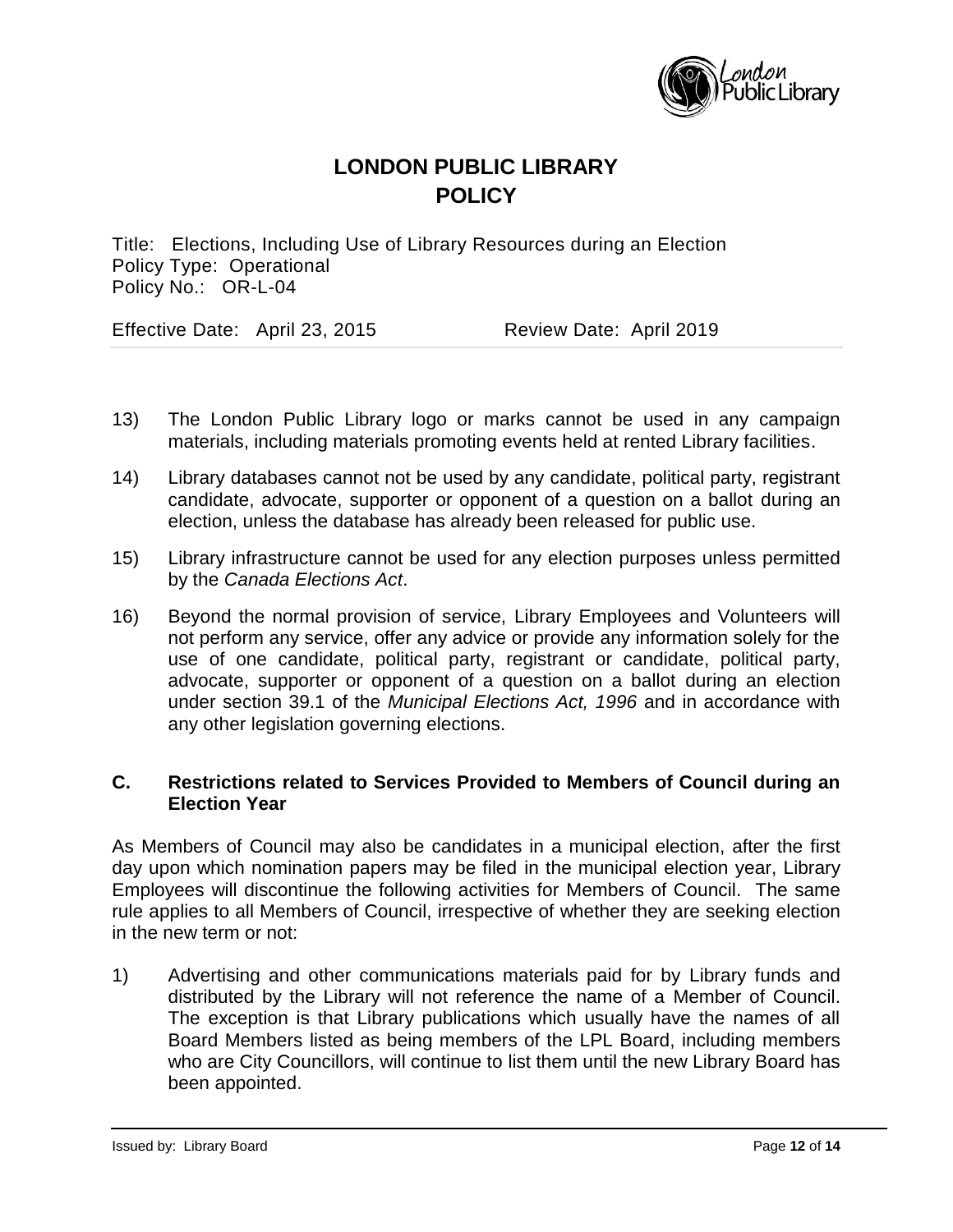

Title: Elections, Including Use of Library Resources during an Election Policy Type: Operational Policy No.: OR-L-04

Effective Date: April 23, 2015 Review Date: April 2019

- 2) Program and event signage, including banners and posters, will not reference the name of a Member of Council.
- 3) Media releases issued by the Library will not reference the name of a Member of Council.
- 4) Media releases will not be distributed on behalf of any Member of Council unless such a release is considered to be consistent with their duties as an elected official. The decision to distribute a release will be made by the CEO & Chief Librarian or the Manager, Communications.

### **ACCOUNTABILITY:**

Should any written complaint arise regarding the alleged use of Library resources in contravention of this policy, the CEO & Chief Librarian, or his or her designate, shall have the delegated authority to investigate it and resolve any issues.

#### **INQUIRIES:**

CEO & Chief Librarian

#### **KEYWORDS:**

#### **election, federal election, municipal election, provincial election**

#### **RELATED DOCUMENTS:**

Bulletin Board, Flyer and Free Literature Distribution Policy Communications Policy Meeting Space Use Policy Monetary Charges Policy Rental of Meeting Space Policy